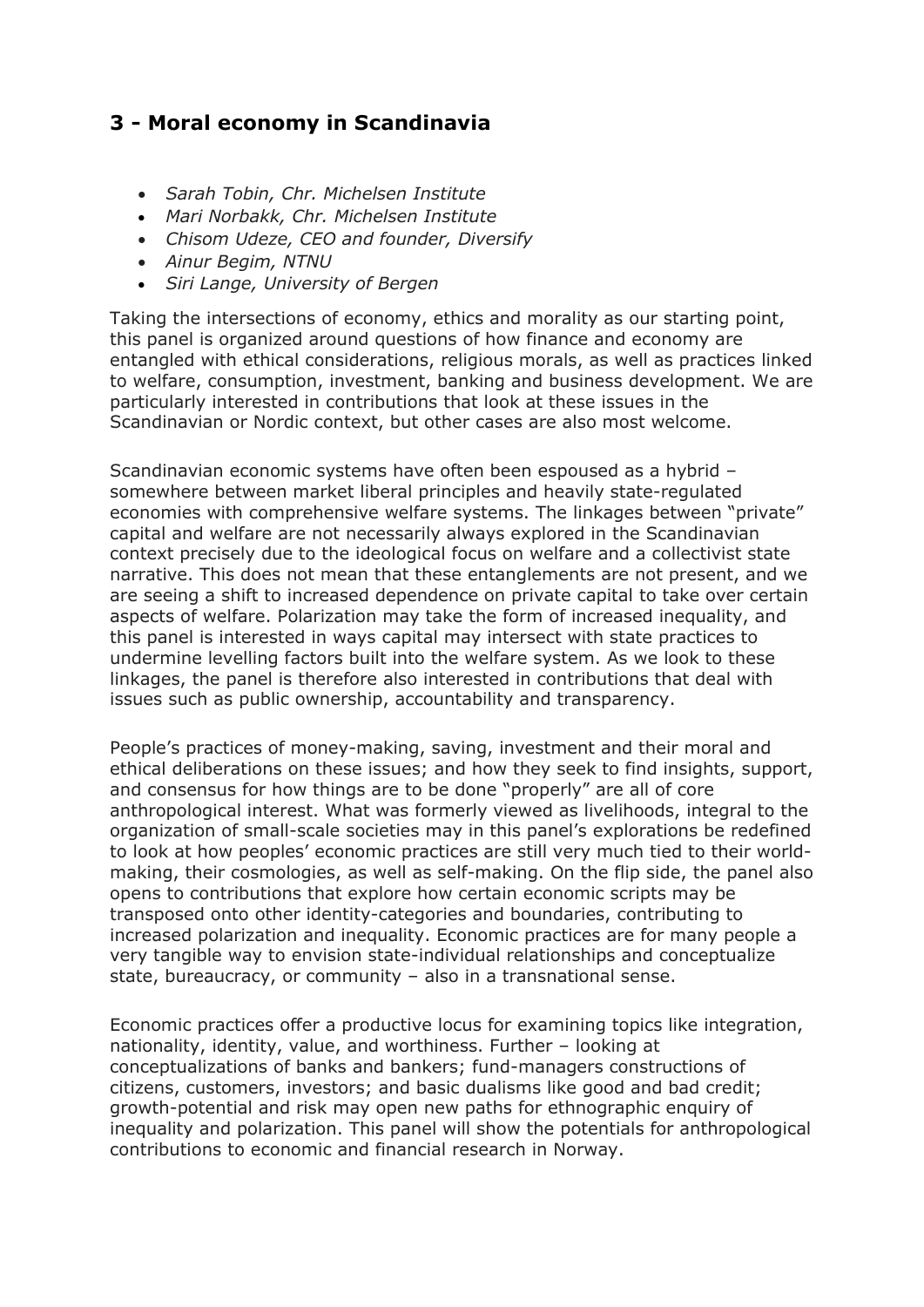### **The reluctant entrepreneurs: outsourcing employment, immigrant entrepreneurial training in Norway**

*By Mari Norbakk, Post-doctoral Fellow, Chr. Michelsen Institute and Chisom Udeze, CEO and founder, Diversify*

This paper presents preliminary findings from scoping fieldwork with an entrepreneurial training for immigrants in a Norwegian city and seeks to place and discuss one cross-cutting observation of reluctance:

The Norwegian state offers financial and structural support to entrepreneurial trainings for immigrants as one aspect of the employment and integration policy. This manifests in different ways, one may be to integrate entrepreneurial modules in the "introduction-program", and another is to support and fund NGOs offering trainings and capacity building. As Norbakk spent a week observing one such NGO-based entrepreneurial training, one striking observation was the way the budding entrepreneurs had made their way to the course. They all told tales of a long list of rejections having been unemployed and job-seekers for long durations, and the consequential sensation of lost identity and challenges with mental health and socio-economic wellbeing. In the end, they felt the only way out of the rut was to become entrepreneurs.

Exploring the (un)employment trajectory and feelings of social exclusion presented by many participants, this paper is an attempt at placing this phenomenon in the wider literature on work-policy and integration in Norway, with a particular view to "Arbeidslinja". We aim to arrive at a tentative argument that the state outsources the employment of immigrants to the immigrants themselves.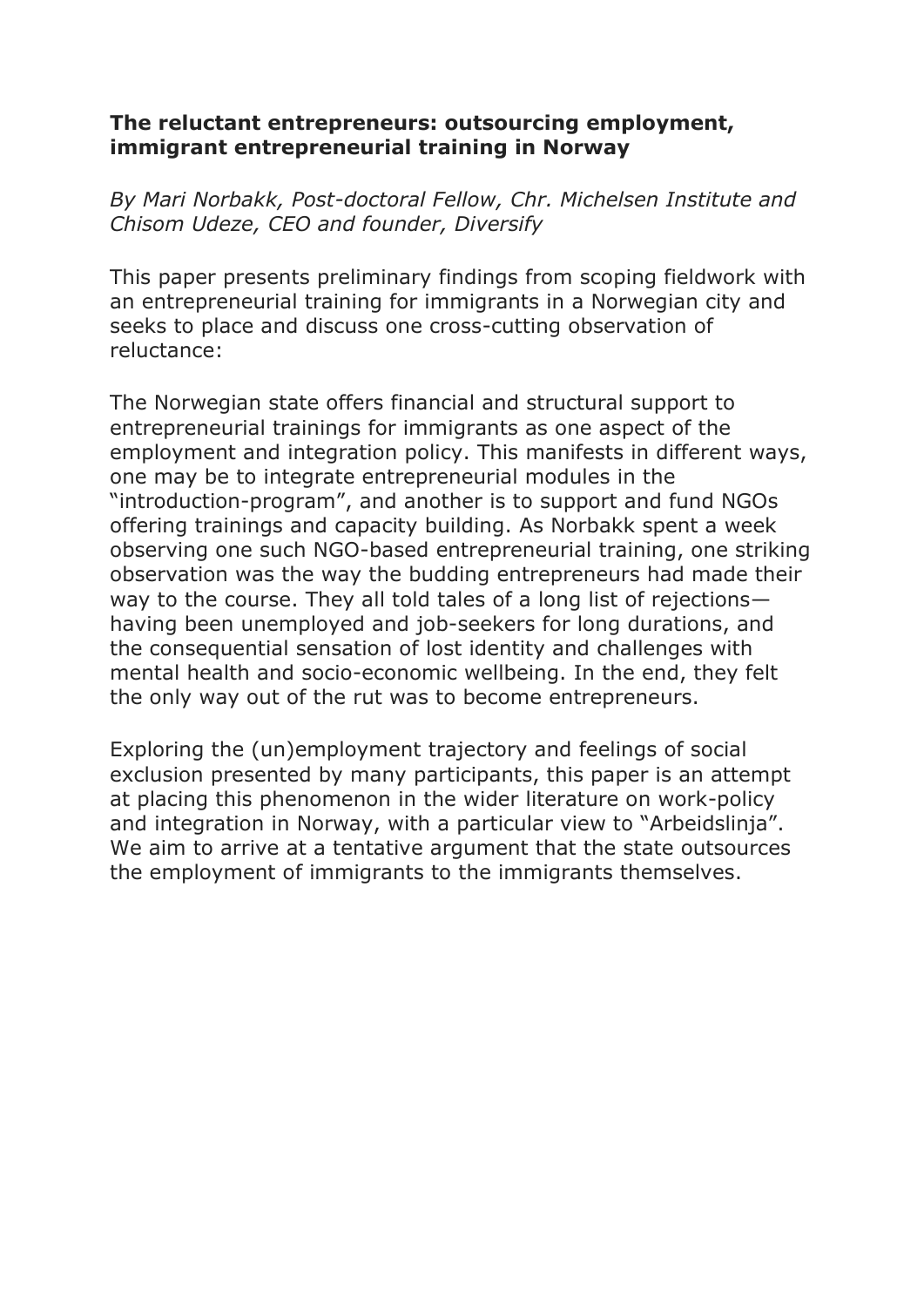# **Islamic Finance in Norway**

### *Sarah Tobin, Research Professor, Chr. Michelsen Institute*

Norway is home to some estimated 200,000 Muslims, many of whom are immigrants and entrepreneurs. Due to Islamic proscriptions, interest is to be avoided in economic transactions. This has the potential to limit the economic activity amongst this already-marginalized population. What are the dynamics that keep Muslim immigrant entrepreneurs in Norway from growing micro- and small-sized businesses into medium- and large-sized enterprises, and thus keep them from becoming enhanced sources of socioeconomic equality and integration? How can they be overcome? This paper focuses on cases like: Mohammed, a 35 year-old Syrian refugee, arrived in Oslo in 2013. He opened a small grocery store, using informal financing from the local mosque. The small business is doing well, but he would like to expand to improve his family's living conditions. However, Mohammed is reluctant to take out a formal business loan because the interest charges (riba') are forbidden in Islam. He approached his local mosque, but there have not been any feasible financing alternatives. He has hit the "invisible ceiling" of financial exclusion. Like other Muslim immigrant entrepreneurs in Norway, he experiences inequalities in his integration in Norway and obstacles to fully realizing his active citizenship. Research reveals that such Muslim immigrant entrepreneurs are often unable to access acceptable financial tools formally, and instead rely on informal avenues for financing that limit their growth potential and impede integration. Drawing on fieldwork with Muslim immigrant entrepreneurs and Muslim religious authorities in Norway, we discuss preliminary findings and explore the possibilities for further research.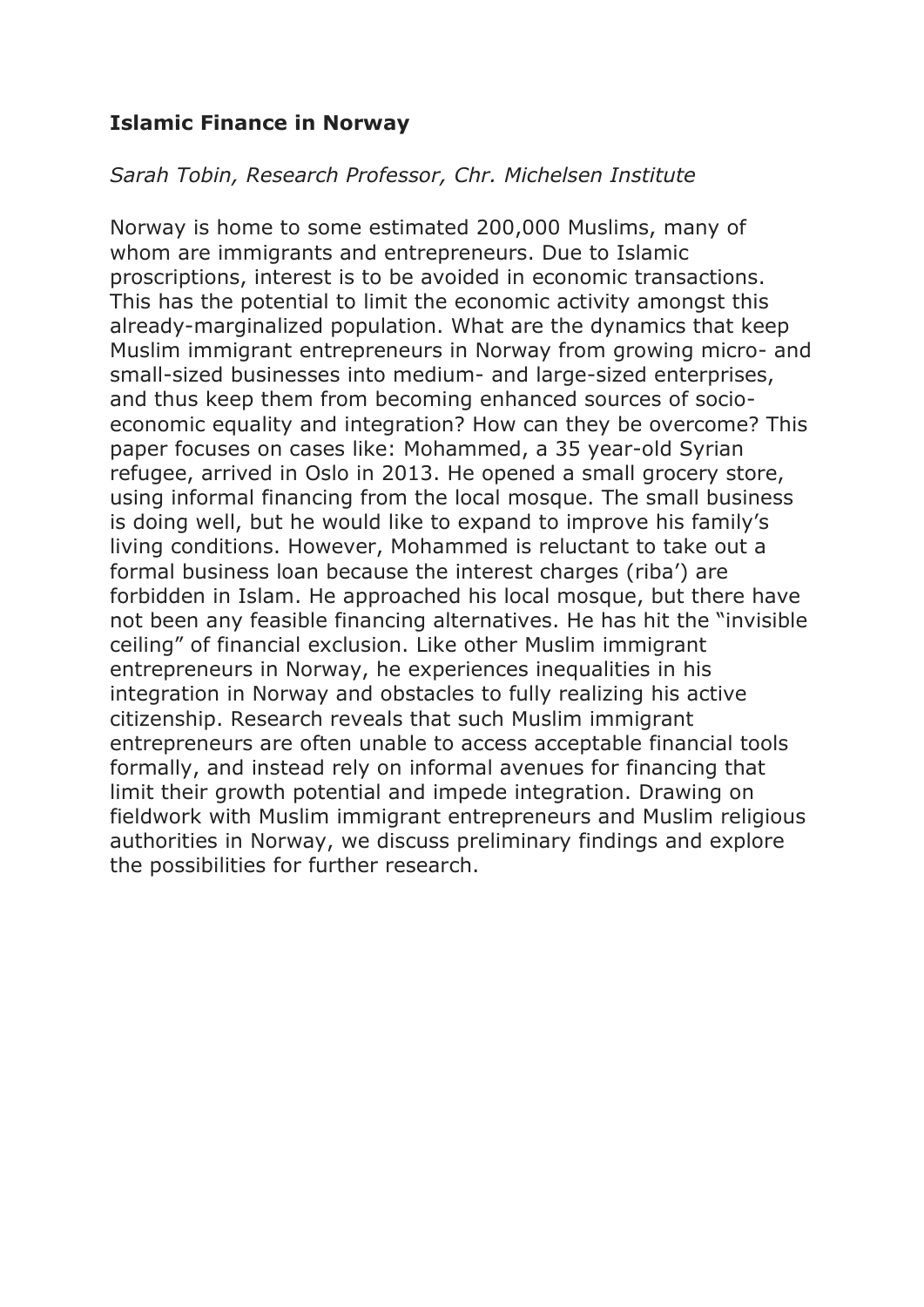### **Data, Finance, and Ethics: The Case of ESG in Sustainable Finance**

#### *Ainur Begim, Associate Professor, NTNU*

Long championed by climate activists, the idea that the climate change is a profound threat to global prosperity has gained important momentum in the wake of the COVID pandemic. Governments and companies around the world are devising ambitious plans for energy transitions and conjuring visions of netzero futures. In these "building back better" blueprints, the finance sector figures as an important enabler by moving the flow of capital away from fossil fuels toward "green" projects and sustainable solutions. Many financial institutions embraced the sustainability agenda, incorporating environmental, social, and governance (ESG) issues in financial decision making and decarbonizing their portfolios. Financial professionals see sustainability as a strictly financial, not a moral matter, underscoring the importance of ESG in risk management as well as profit seeking. Drawing on fieldwork in Scandinavian investment firms, I trace the everyday sustainability work of portfolio managers as they educate themselves about the climate change, biodiversity, and water management; collaborate with governments and other financial institutions to develop standards and disclosure mechanisms to make more ESG data available; and ultimately seek to harness "non-financial" data and knowledge to beat competition and earn profit. My interlocutors single out ready to use quantitative data or a lack thereof as the single most important challenge in doing sustainability work. This preoccupation with non-financial data, I argue, suggests a major paradigm shift within finance – an attempt to push beyond the limits of what is financial (data, analysis, practice). In this paper, I examine the tension between financial and non-financial, quantitative and qualitative, pragmatic and ethical, exploring how financial asset valuation intersects with nature valuation and markets with climate and people.